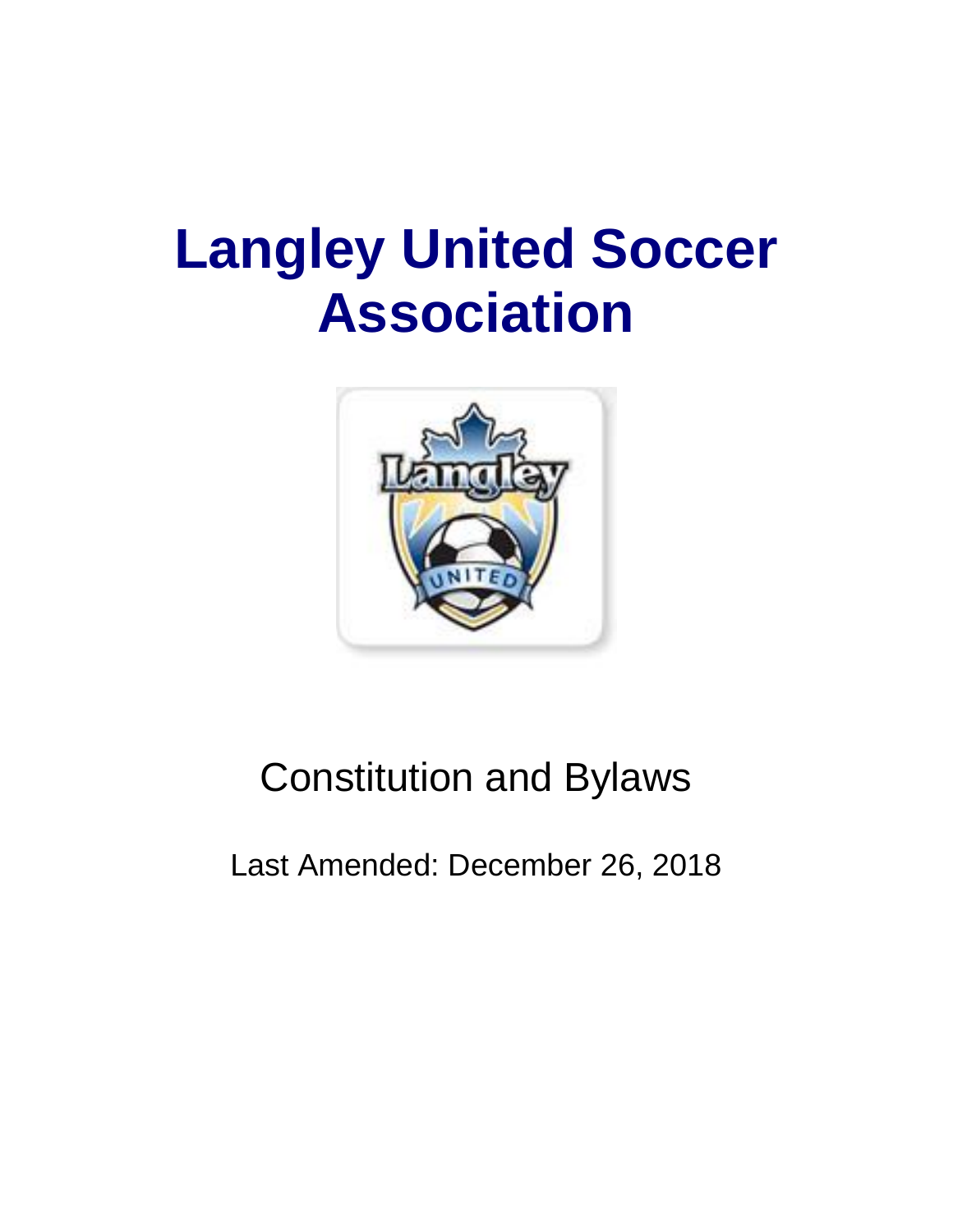

# **TABLE OF CONTENTS**

| 21   |  |  |
|------|--|--|
| 2.2  |  |  |
| 2.3  |  |  |
| 24   |  |  |
| 2.5  |  |  |
| 2.6  |  |  |
| 2.7  |  |  |
| 2.8  |  |  |
| 2.9  |  |  |
| 2.10 |  |  |
| 2.11 |  |  |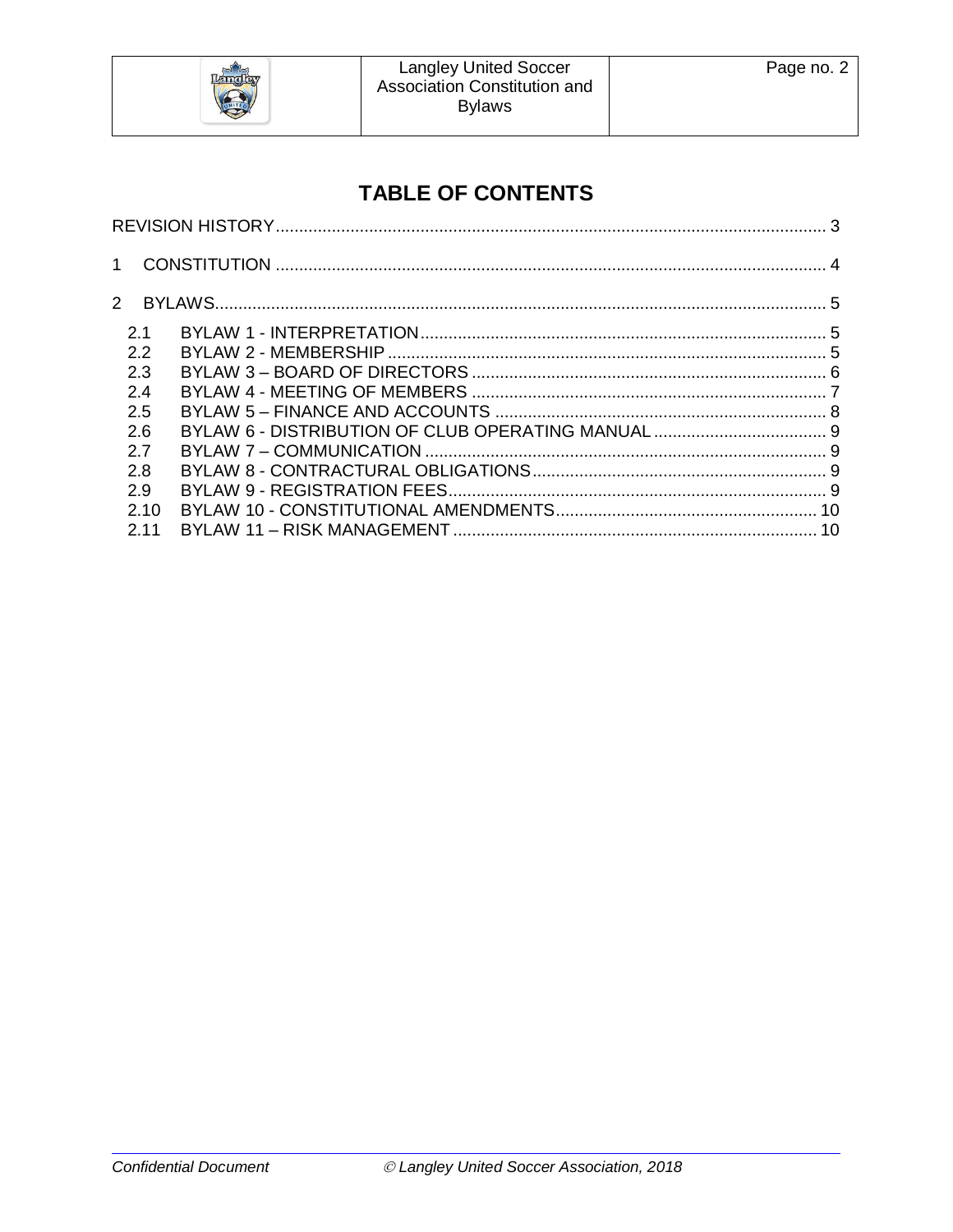

# <span id="page-2-0"></span>**REVISION HISTORY**

| <b>Revision Date</b> | <b>Amendment</b>                                             |
|----------------------|--------------------------------------------------------------|
| March 6, 2009        | Incorporated old documents into new format and made proposed |
|                      | amendments                                                   |
| April 20, 2009       | Approved at the Annual General Meeting                       |
| April 26, 2010       | <b>Updated Operating Policy</b>                              |
| April 12, 2011       | Proposed amendments to the Constitution & Bylaws             |
| April 27, 2011       | Approved at the Annual General Meeting                       |
| May 1, 2017          | Proposed Amendments to the Constitution & Bylaws             |
| June 1, 2017         | Approved at the Annual General Meeting                       |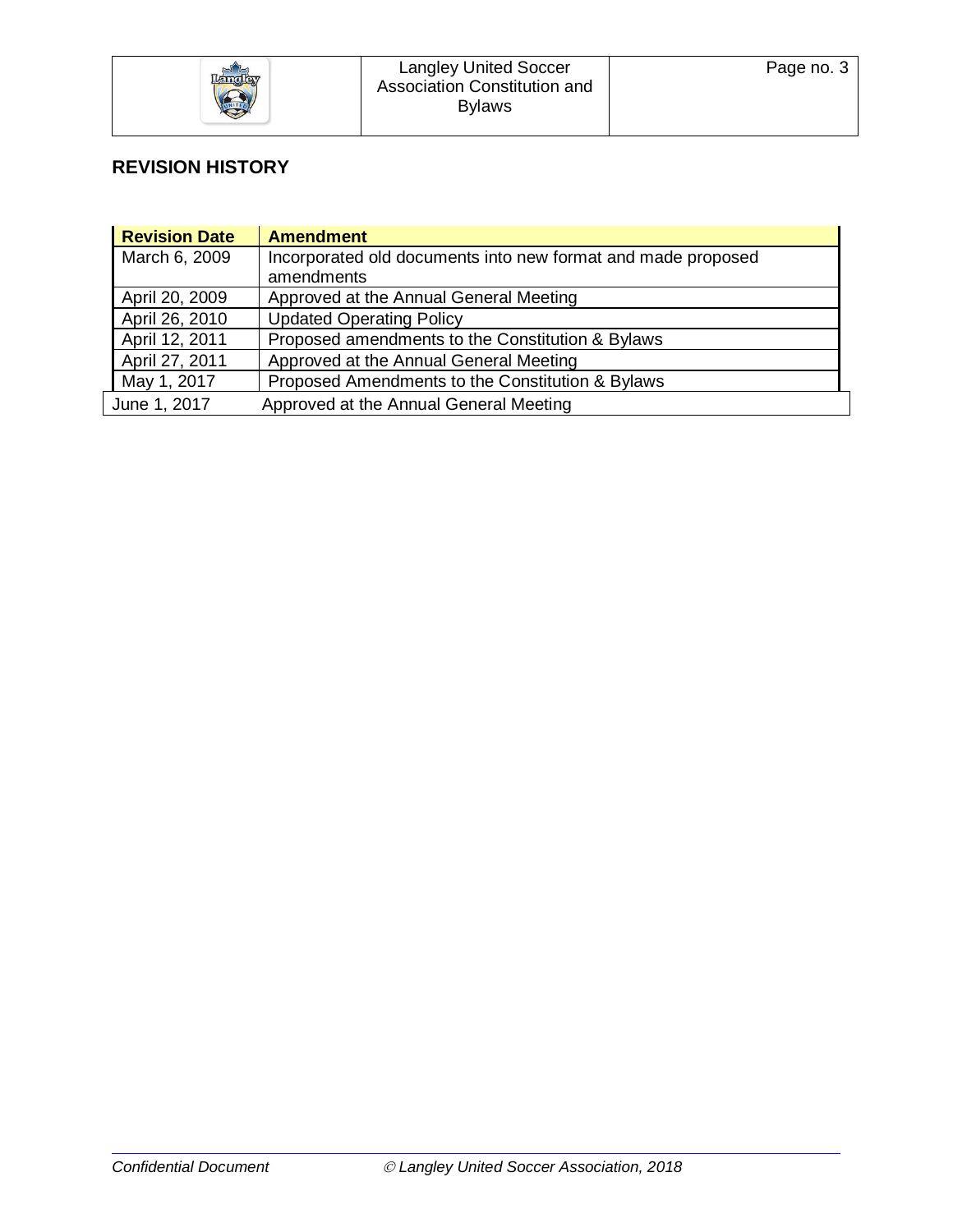

#### <span id="page-3-0"></span>1 **CONSTITUTION**

ARTICLE 1 - NEW NAME

The name of the club will be "LANGLEY UNITED SOCCER ASSOCIATION" and will hereinafter be referred to as "LUSA".

#### ARTICLE 2 – PURPOSE

1. To foster, promote and develop the skills, knowledge and enjoyment of the game of soccer. 2. To teach sportsmanship and emphasize fair play at all times.

#### ARTICLE 3 – LOCATION

The operations of the club shall be chiefly carried on in the city and municipality of Langley. This provision is unalterable.

#### ARTICLE 4 – DISSOLUTION

In the event of winding up of the club any surplus funds remaining after payment of debts owing by the club shall either:

- Be divided equally among other sports or recreational clubs within the Fraser Valley or;
- Be paid to other clubs in British Columbia with similar objects as the club. This provision is unalterable.

#### ARTICLE 5 – AFFILIATIONS

The club shall be affiliated with and under the jurisdiction of the Canadian Soccer Association, B.C. Soccer Association, Fraser Valley Youth Soccer Association, Vancouver Men's Soccer League, Metro Woman's Soccer League and the Pacific Coast Soccer League. This position is alterable.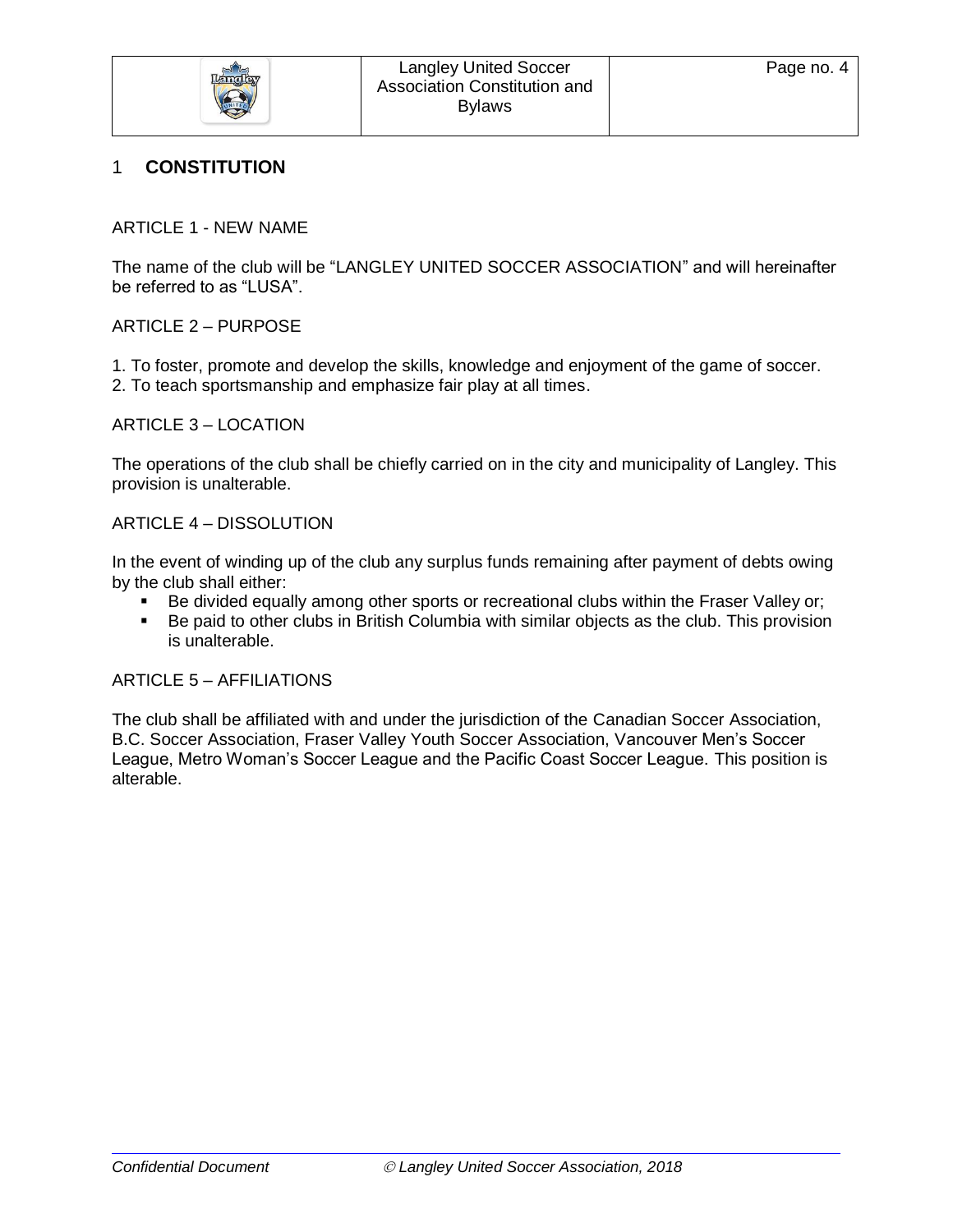

#### <span id="page-4-0"></span>**BYLAWS**

#### <span id="page-4-1"></span>*1.1 BYLAW 1 - INTERPRETATION*

- 1. In the Bylaws, unless the context otherwise requires:
	- a. BOARD OF DIRECTORS means the Directors of the Club for the time being.
	- b. EXECUTIVE COMMITTEE means President, 1st Vice-President, 2nd Vice-President, 3rd Vice-President and Treasurer.
	- c. BOARD shall mean the Board of Directors
	- d. LUSA shall mean the Langley United Soccer Association
- 2. SPECIAL RESOLUTION OF THE BOARD means a resolution passed by a majority of not less than three-fourths of all directors at the meeting of the Board duly convened in accordance with these Bylaws at which a quorum is present.
- 3. ORDINARY RESOLUTION OF THE BOARD shall mean a resolution passed by a simple majority of the elected members of the Board present and voting at the meeting of the Board duly convened in accordance with these Bylaws at which a quorum is present.
- 4. The Constitution and interpretation of the Constitution and Bylaws by the Board shall be final and binding unless such construction and interpretation by the Board is amended at the Annual General Meeting of the members.

## <span id="page-4-2"></span>*1.2 BYLAW 2 - MEMBERSHIP*

- 1. A player or his/her parents or guardians if the player is under the age of 18 years old at the time of registration shall become members at such time as the yearly registration fee has been paid to the registrar
- 2. Any person, other than a person who is already a member, must apply annually directly to the Board of Directors for membership and on acceptance passed by a majority of not less than three-fourths of all directors at the meeting of the Board duly convened in accordance with these Bylaws at which a quorum is present, and upon payment of an annual membership fee, set annually by the directors, shall be a voting member; provided that, the directors shall have an unfettered discretion to decide if an applicant may become a member
- 3. All members in good standing shall be allowed to vote at the Annual General Meeting. There will be no voting by proxy. There will be one vote per family or member, in the case of a person who applied for membership.
- 4. Any member in good standing shall be eligible to run for any Board of Directors position if he/she is duly nominated from the floor by a mover and a seconder at the Annual General Meeting. Any member who has been a member in good standing of the club for a minimum of 1 calendar year shall be eligible to run for any Executive Committee position if he/she is duly nominated from the floor by a mover and a seconder at the Annual General Meeting. Any person standing for an elected position must be in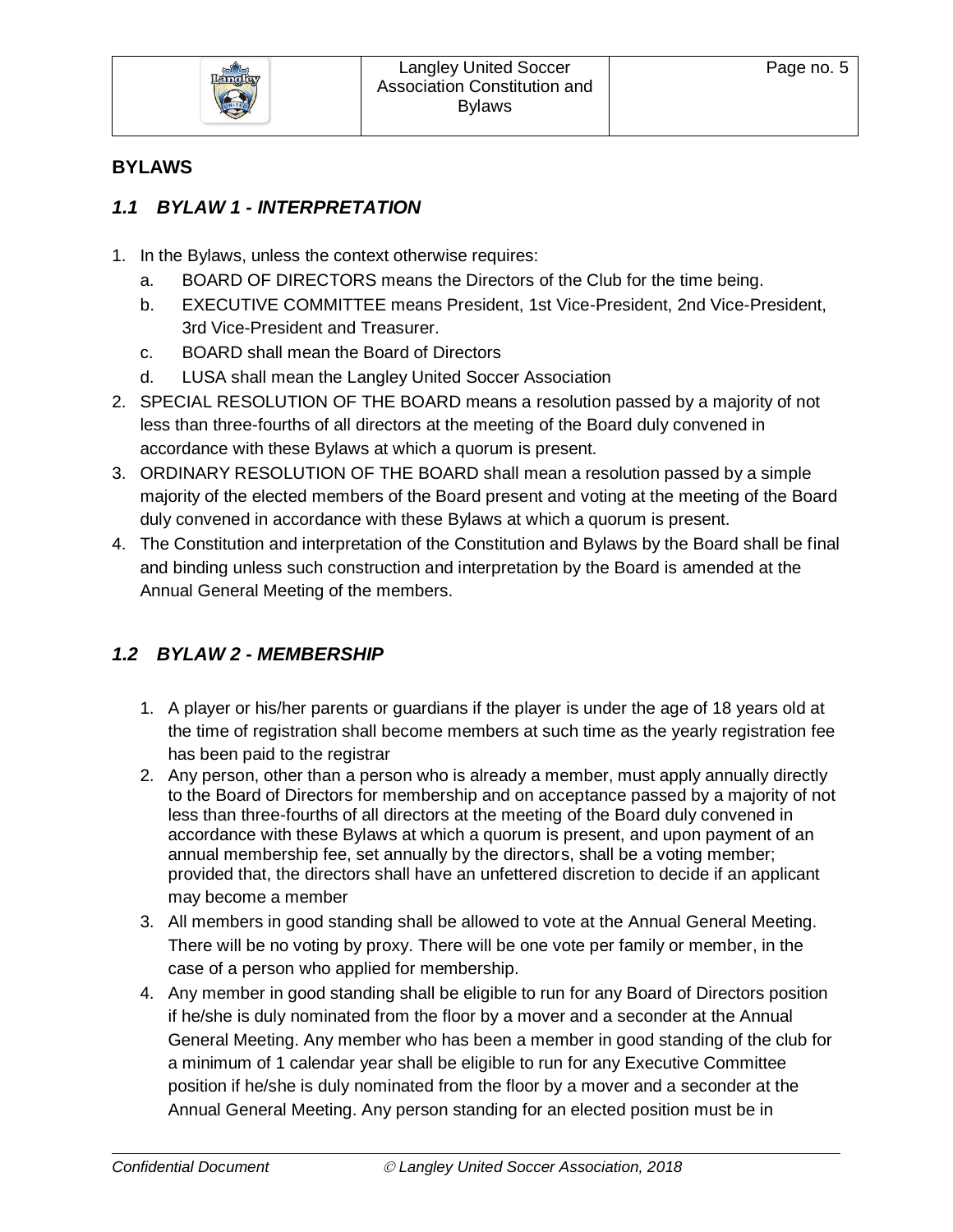attendance at a general meeting or have declared his/her intention in writing to the present executive seven (7) days prior to such meeting

- 5. A member shall cease to become a member in good standing when he/she has become two months in arrears of his/her annual registration fees and/or financial obligations and shall at the direction of (75%) seventy-five percent majority vote of the Board of Directors, (quorum required) stand suspended and shall be so notified in writing by the Secretary. In case such member is not so re-instated within (30) thirty days of aforesaid written suspension notice from the Secretary, he/she shall be dropped from the membership.
- 6. Any member charged with unbecoming conduct, and against who such charges are sustained, after due and proper hearing before the Board of Directors, may be expelled from the membership by a (75%) seventy-five percent majority vote of the Board of Directors (quorum required). All complaints shall be referred to a special committee appointed for purpose of making an investigation and this committee shall make a report and recommendation on such charges before any action is taken by the Board.

# <span id="page-5-0"></span>*1.3 BYLAW 3 – BOARD OF DIRECTORS*

- 1. The Board of Directors shall consist of at least (10) ten members, elected at the Annual General Meeting and it will be their responsibility to run the day-to-day business of the club. The elected Board of Directors has the right to co-opt additional personnel as they see fit. The Board of Directors and co-opted members will be called the Board.
- 2. The Board of Directors shall be as follows: The Executive Committee plus a minimum of 5 (maximum of 15) directors with positions assigned by the President as deemed necessary.
- 3. Duties of the Directors are contained in the club operating policy.
- 4. All directors of the club shall be appointed or elected at the Annual general meeting and shall take up their duties on the day after the Annual General Meeting. The Board of Directors shall, by majority vote, be empowered to fill any Board positions, caused by resignation or removal, for the remainder of the soccer year. Such appointee shall have full Board status and voting privileges as accorded the position of their appointment.
- 5. Should any Director resign or be removed from the Board, he/she shall be entitled to any remuneration, for expenses only, owed to said Director by the Club upon presentation of same to the Board. Such remuneration, for expenses only, must have the approval of a (75%) seventy-five percent majority of the Board of Directors (quorum required).
- 6. Members of the Board shall hold office for one or two year terms.
	- a. The term of office for an Executive Committee position shall be for two years:

i) In odd calendar years, the President, Second Vice President and Treasurer shall be elected. ii) In even calendar years, the First Vice President and the Third Vice President shall be elected.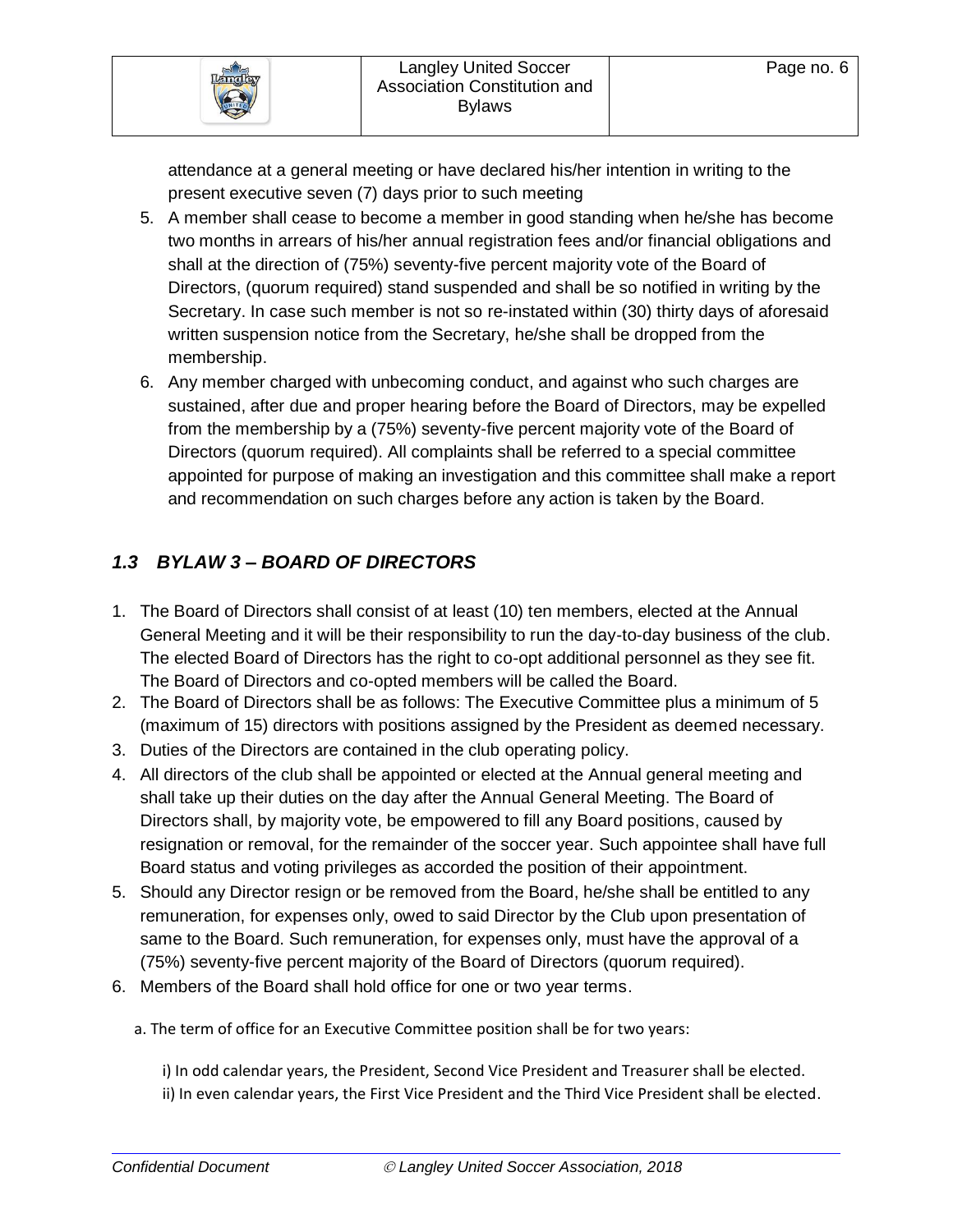

b. The term of office for a non-Executive Committee position shall be for one year.

The Directors may stand for the same or another Board position in the year(s) following their term of office.

- 7. Every director of the association shall be deemed to have assumed office on the express understanding and agreement and condition that themselves, their family, their heirs and executors/administrators and estate and effects shall be saved harmless and at all times be indemnified at the expense of the association against all costs, charges, such directors incur in any action, suit or proceedings which is brought, commenced or prosecuted against them for or in respect of any act, deed, matter or thing whatsoever made, done or permitted in connection with the execution of the duties of their office or occasioned by their neglect or default.
- 8. REMOVAL OF DIRECTORS, COACHES AND CLUB PERSONNEL

By Special Resolution of the Board, the Board may remove any director from the Board or coach from coaching, and the President may appoint another person in good standing in his stead. In the event such director is the President, the Vice-President may by ordinary resolution appoint another person in his stead.

9. Every director of the Board shall sign an agreement covering compliance with association policies, position responsibilities, confidential information and return of property to the association.

## <span id="page-6-0"></span>*1.4 BYLAW 4 - MEETING OF MEMBERS*

- 1. The first Annual General Meeting (AGM) of the members of the Langley United Youth Soccer Association shall be held not more than (15) fifteen months after the date of incorporation and after that, an Annual General Meeting of the club shall be held at least once every calendar year and not more than (15) fifteen months after the adjournment of the previous Annual General Meeting.
- 2. A quorum at the AGM will be a minimum of (50%) fifty percent of the elected Board of Directors plus ten (10) of the remaining members. Business will not be conducted at a time when a quorum is not present.
- 3. All meetings shall be conducted according to the most recent edition of Roberts Rules of Order unless otherwise specified in the constitution or bylaws of the Association.
- 4. A Special General Meeting of club members can be called on the written application of (10%) ten percent of the active members to the Board of Directors. The Special General Meeting must be held within (21) twenty-one days of receipt of written application.
- 5. Annual General Meetings and Special General Meetings are open to all members with voting on the basis of one vote per family. Annual General Meetings and Special General Meetings are open to all members with voting on the basis of one vote per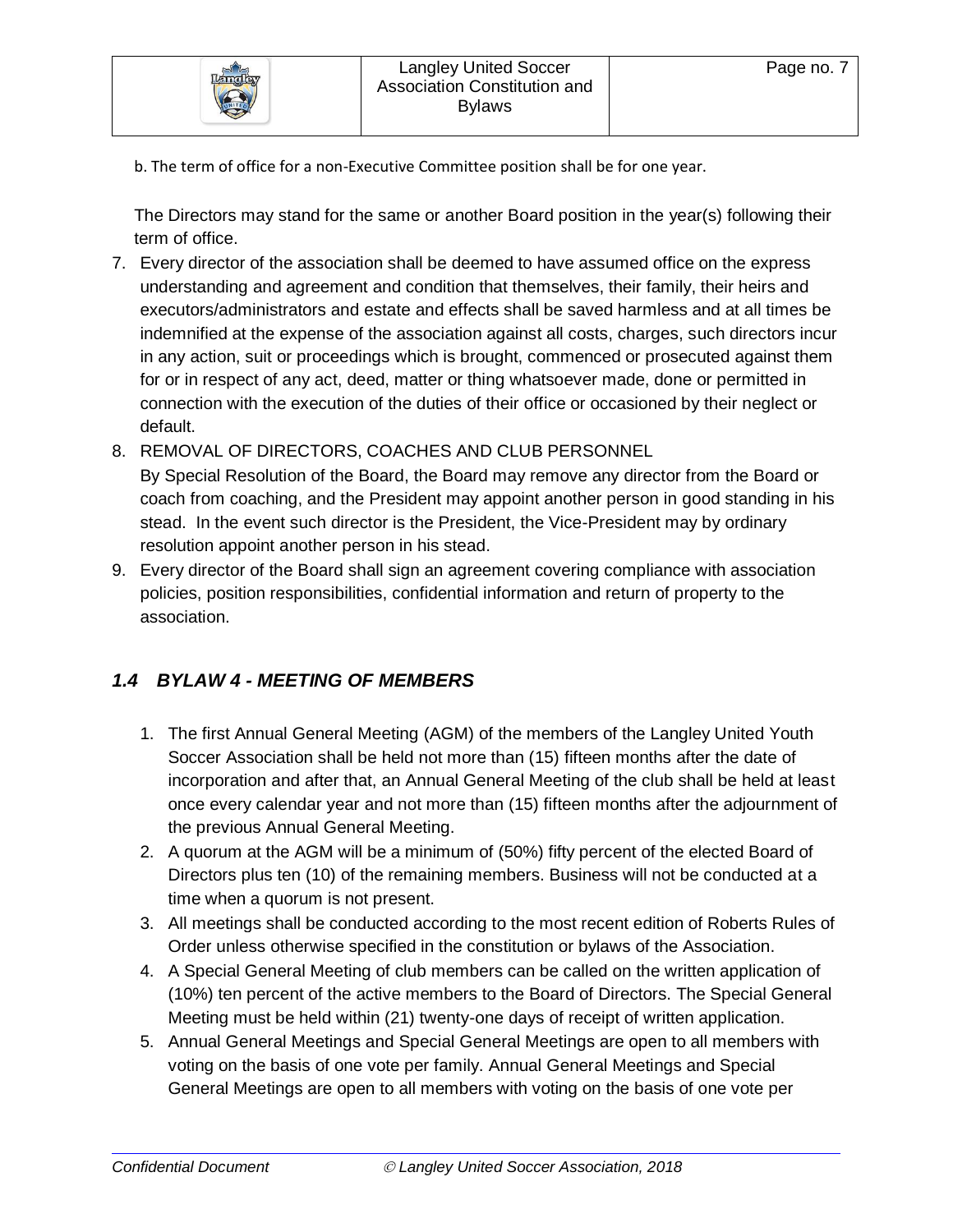

family or member, in the case of a person who became a member by application for membership.

- 6. LUSA Board meetings will be called for by the club president when required. All Directors and Coordinators may attend but only those with voting privileges under the by-laws shall vote.
- 7. A quorum for a Board meeting shall consist of (50%) fifty percent of the elected Board of Directors.
- 8. Simple majority rules the vote at the Annual General Meeting or Board Meetings with the exception of changes in bylaws.
- 9. The President shall cast a vote in the event of a tie.
- 10. The President must call a meeting of the Board if at least (2) two board members request such a meeting.

The order of business at the Annual General Meeting will be:

- Call to Order
- **■** Minutes of the last Annual General Meeting
- President's Report
- **EXEC** Treasurer's Report
- Vice President's Reports
- Amendments to the Constitution and Bylaws
- **Elections**
- New Business
- Open Forum
- Adjournment.

## <span id="page-7-0"></span>*1.5 BYLAW 5 – FINANCE AND ACCOUNTS*

- 1. The Board of Directors will approve and direct the handling of the finances of the Association under the responsibility of the Treasurer, who will be responsible for maintaining full and proper accounting records.
- 2. A current operating account will be maintained in any Canadian chartered bank, credit union or trust company as designated by the Board of Directors. All current operating receipts received by the Association will be deposited in this account out of which normal operating expenses will be paid.
- 3. Special accounts may be created for specific purposes at the discretion of the Board of Directors.
- 4. The Treasurer, with approval of the Board of Directors, will maintain savings and trust accounts as may be required by the Association. The Board of Directors will ensure that all conditions of the deposit are adhered to, and shall approve all expenditures or withdrawals related to savings and trust accounts. The Treasurer, with approval of the Board of Directors, will be empowered to invest any excess funds of the Association in securities designated by the Trustee Act.
- 5. The President and/or Treasurer, or any one of the following required for a second signature, the 1<sup>st</sup> Vice President, 2<sup>nd</sup> Vice President or the 3<sup>rd</sup> Vice President will be the signing authorities for any bank accounts or financial papers.
- 6. The President, Treasurer, and the Vice Presidents will not commit to any expenditure in excess of \$2,000 without prior approval of the Board of Directors.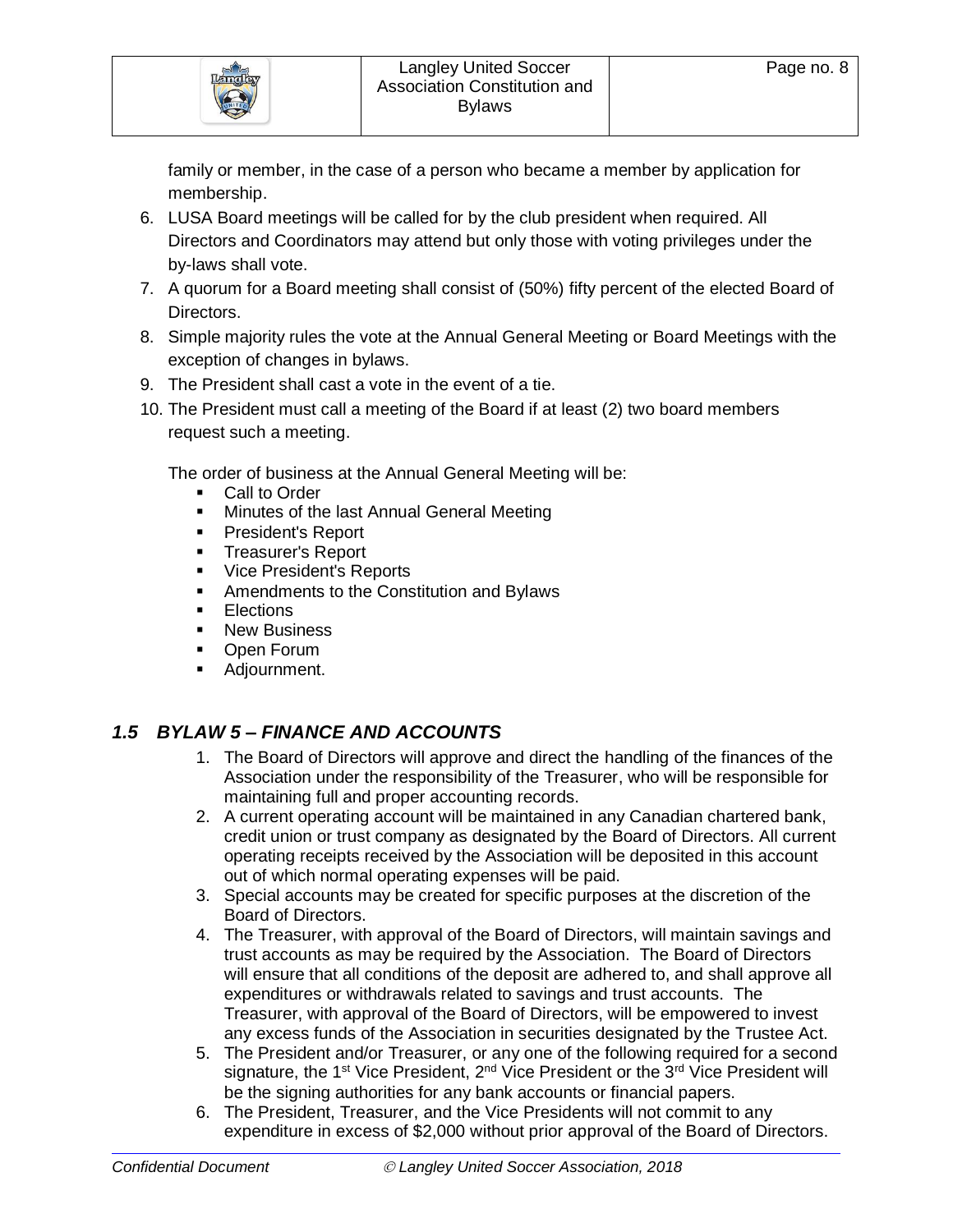

- 7. At each Board of Directors Meeting, the Treasurer will present details of all revenues and expenditures to the Directors for their approval.
- 8. The financial records and/or other records of the Association may be inspected by a member of the Association upon giving reasonable notice to the Treasurer.
- 9. The Board of Directors, in conducting the business of the Association, may from time to time borrow up to \$10,000 upon the credit of the Association without seeking prior approval of the membership. Any further amount must be approved at a General Meeting of the membership.
- 10. No debenture will be issued without the authorization of a special resolution at a general meeting.
- 11. A three-member committee shall be appointed annually by the Board to review the accounts of the club and submit their findings to the Annual General Meeting.
- 12. The Board at their discretion may call for an external audit by a firm of accountants.

## <span id="page-8-0"></span>*1.6 BYLAW 6 - DISTRIBUTION OF CLUB OPERATING MANUAL*

It will be the responsibility of the Board to make available a copy of the Club's operating manual prior to the start of the season.

#### <span id="page-8-1"></span>*1.7 BYLAW 7 – COMMUNICATION*

- 1. The club will communicate to its members on matters of importance via the appropriate medium.
- 2. No actions on any public questions or proposed legislation shall be taken by this club until the same shall first have been submitted to and approved by the Board.

## <span id="page-8-2"></span>*1.8 BYLAW 8 - CONTRACTURAL OBLIGATIONS*

- 1. Unless specifically authorized by the Board, no Director or member of the club shall have the power or authority to bind the club to any contract or engagement or to pledge its credit, or to render it liable financially for any purpose or for any amount.
- 2. The Board shall determine the official depository or depositories (bank).
- 3. In order to carry out the purpose of the club the Directors may, on behalf of and in the name of the Club, raise or secure the payment or repayment of money in such manner as they decide and in particular but without limiting the generality of the foregoing, by the issue of debenture. No debenture shall be issued without the sanction of a special resolution. The members may by special resolution restrict the borrowing powers of the Directors but a restriction so imposed expires at the next Annual General Meeting.

## <span id="page-8-3"></span>*1.9 BYLAW 9 - REGISTRATION FEES*

1. All players must be registered and fees paid before they are eligible to play.